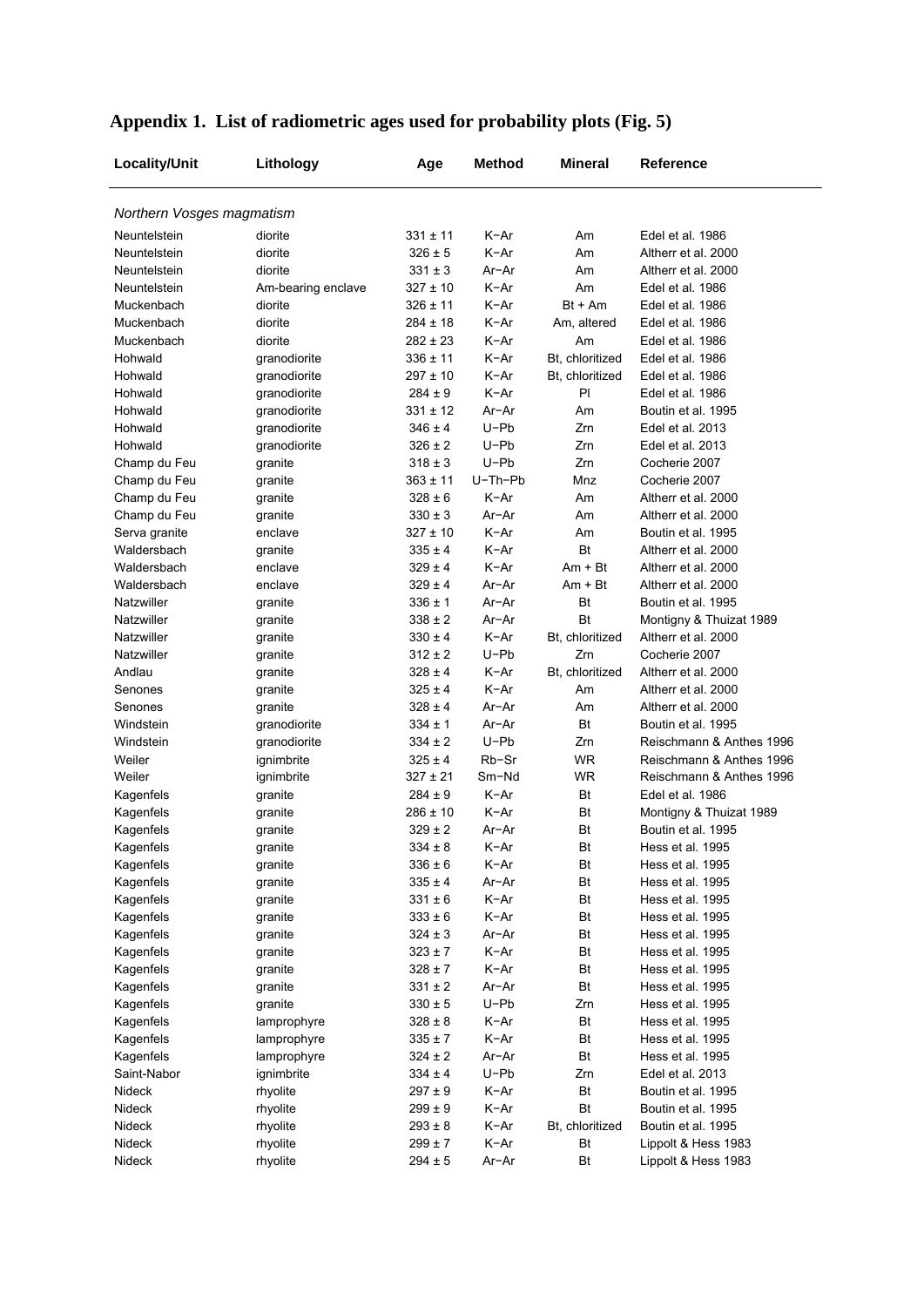|  | Central Vosges magmatism |  |
|--|--------------------------|--|
|--|--------------------------|--|

| Crêtes                                         | durbachite                           | $332 \pm 3$                 | $U-Pb$       | Zrn             | Schulmann et al. 2002   |
|------------------------------------------------|--------------------------------------|-----------------------------|--------------|-----------------|-------------------------|
| Crêtes                                         | granite                              | $333 \pm 1$                 | Ar-Ar        | <b>Bt</b>       | Boutin et al. 1995      |
| Crêtes                                         | microgranite                         | $339 \pm 2$                 | $U-Pb$       | Zrn             | Schaltegger et al. 1996 |
| Crêtes                                         | granite                              | $338 \pm 2$                 | $U-Pb$       | Ttn             | Schaltegger et al. 1996 |
| Crêtes                                         | granite                              | $353\pm5$                   | $U-Pb$       | Zrn             | Tabaud 2012             |
| Crêtes                                         | granite                              | $337 \pm 2$                 | $U-Pb$       | Zm              | Tabaud 2012             |
| Crêtes                                         | granite                              | $351 \pm 5$                 | U-Pb         | Zrn             | Tabaud 2012             |
| Crêtes                                         | granite                              | $337 \pm 3$                 | $U-Pb$       | Zm              | Tabaud 2012             |
| <b>Bramont</b>                                 | granite                              | $336 \pm 11$                | K-Ar         | <b>Bt</b>       | Boutin et al. 1995      |
| <b>Bramont</b>                                 | granite                              | $342 \pm 11$                | $K-Ar$       | <b>Bt</b>       | Boutin et al. 1995      |
| <b>Bramont</b>                                 | granite                              | $337 \pm 4$                 | $U-Pb$       | Zrn             | Tabaud 2012             |
| Vic                                            | granite                              | $331 \pm 5$                 | Ar-Ar        | Bt              | Boutin et al. 1995      |
| Tholy                                          | granite                              | $334 \pm 11$                | $K-Ar$       | Bt              | Boutin et al. 1995      |
| Tholy                                          | granite                              | $334 \pm 4$                 | Ar-Ar        | Bt, chloritized | Boutin et al. 1995      |
| Thannekirch                                    | granite                              | $326 \pm 1$                 | U-Pb         | Zrn             | Kratinova et al. 2007   |
| Châtenois                                      | granite                              | $335 \pm 10$                | K-Ar         | Bt              | Boutin et al. 1995      |
| Châtenois                                      | granite                              | $330 \pm 10$                | $K-Ar$       | <b>Bt</b>       | Boutin et al. 1995      |
| <b>Bilstein</b>                                | granite                              | $334 \pm 2$                 | $Ar-Ar$      | Ms              | Boutin et al. 1995      |
| Brézouard                                      | granite                              | $332 \pm 8$                 | Ar-Ar        | Ms              | Boutin et al. 1995      |
| Brézouard                                      | granite                              | $329 \pm 2$                 | $U-Pb$       | Zrn             | Schulmann et al. 2002   |
| Dambach                                        | granite                              | $323 \pm 10$                | $K-Ar$       | Ms              | Boutin et al. 1995      |
| Fondamental                                    | granite                              | $319 \pm 6$                 | U-Pb         | Zrn             | Tabaud 2012             |
| Fondamental                                    | granite                              | $324 \pm 4$                 | U-Pb         | Mnz             | Tabaud 2012             |
| Trois-Epis                                     | migmatite                            | $328 \pm 10$                | $K-Ar$       | Bt              | Boutin et al. 1995      |
| Trois-Epis                                     | granitoid gneiss                     | $328 \pm 4$                 | $U-Pb$       | Zrn             | Schaltegger et al. 1999 |
| Kaysersberg                                    | migmatite                            | $333 \pm 10$                | K-Ar         | <b>Bt</b>       | Boutin et al. 1995      |
| Kaysersberg                                    | migmatitic granite                   | $326 \pm 5$                 | U-Pb         | Zrn             | Schaltegger et al. 1999 |
|                                                |                                      |                             |              |                 |                         |
| Southern Vosges magmatism                      |                                      |                             |              |                 |                         |
|                                                |                                      |                             |              |                 |                         |
| <b>Ballons Nord</b>                            | diorite                              | $356 \pm 2$                 | Ar-Ar        | Am              | Boutin et al. 1995      |
| <b>Ballons Nord</b>                            | monzodiorite                         | $345 \pm 3$                 | $U-Pb$       | Zm              | Tabaud 2012             |
| <b>Ballons Sud</b>                             | monzodiorite                         | 345 ± 1                     | $U-Pb$       | Zrn             | Tabaud 2012             |
| Sewen                                          | monzonite                            | $337 \pm 19$                | $K-Ar$       | $Am + ChI$      | Boutin et al. 1995      |
| <b>Ballons</b>                                 | monzogranite                         | $335 \pm 13$                | K-Ar         | Am              | Boutin et al. 1995      |
| <b>Ballons</b>                                 | monzogranite                         | $339 \pm 2$                 | U-Pb         | Ttn             | Schaltegger et al. 1996 |
| <b>Ballons</b>                                 | monzogranite                         | $336 \pm 4$                 | $U-Pb$       | Zrn             | Tabaud 2012             |
| Corravillers                                   | granite                              | $331 \pm 5$                 | Ar-Ar        | Bt              | Boutin et al. 1995      |
| Corravillers                                   | granite                              | $338 \pm 4$                 | $U-Pb$       | Zrn             | Tabaud 2012             |
| Molkenrain                                     | rhyolite                             | $337 \pm 11$                | K-Ar         | Am              | Boutin et al. 1995      |
| Molkenrain                                     | rhyolite                             | $335 \pm 3$                 | $Ar-Ar$      | Am              | Boutin et al. 1995      |
| Molkenrain                                     | rhyolite                             | $340 \pm 2$                 | U-Pb         | Zrn             | Schaltegger et al. 1996 |
| Central Vosges metamorphism                    |                                      |                             |              |                 |                         |
| Monotonous unit                                | gneiss                               | $330 \pm 14$                | Ar-Ar        | Bt              | Boutin et al. 1995      |
| Varied unit                                    | kinzigite                            | $335 \pm 4$                 | $U-Pb$       | Zrn             | Schaltegger et al. 1999 |
| Varied unit                                    | leucosome                            | $337 \pm 3$                 | $U-Pb$       | Zrn             | Schaltegger et al. 1999 |
| Varied unit                                    | <b>Bt-Sil gneiss</b>                 | $326 \pm 11$                | $U-Pb$       | Zrn             | Schaltegger et al. 1999 |
| Varied unit                                    | <b>Bt-Sil gneiss</b>                 | 335 ± 1                     | $U-Pb$       | Zrn, Mnz        | Schaltegger et al. 1999 |
| Varied unit                                    |                                      | $327 \pm 12$                | $Ar-Ar$      | Bt              | Boutin et al. 1995      |
|                                                | kinzigite<br>amphibolite             |                             | Ar-Ar        |                 | Boutin et al. 1995      |
| Varied unit                                    |                                      | $339 \pm 20$<br>$340 \pm 4$ | Ar-Ar        | Am<br>Chl       | Boutin et al. 1995      |
| Varied unit                                    | amphibolite                          |                             |              |                 |                         |
| Varied unit                                    | gneiss                               | $339 \pm 4$                 | $U-Pb$       | Zrn             | Skrzypek et al. 2012    |
| Varied unit                                    | gneiss                               | $342 \pm 11$                | U-Pb         | Zrn             | Skrzypek et al. 2012    |
| Felsic granulite unit                          | felsic granulite                     | 335 ± 4                     | U-Pb         | Zrn             | Schaltegger et al. 1999 |
| Felsic granulite unit                          | felsic granulite                     | 335 ± 8                     | $U-Pb$       | Zrn             | Schaltegger et al. 1999 |
| Felsic granulite unit                          | felsic granulite                     | $327 \pm 8$                 | U-Pb         | Zrn             | Schaltegger et al. 1999 |
| Felsic granulite unit                          | felsic granulite                     | 342 ± 4                     | U-Pb<br>U-Pb | Zrn<br>Zrn      | Skrzypek et al. 2012    |
| Felsic granulite unit<br>Felsic granulite unit | felsic granulite<br>felsic granulite | 343 ± 2<br>$346 \pm 4$      | $U-Pb$       | Zrn             | Skrzypek et al. 2012    |
|                                                |                                      |                             |              |                 | Skrzypek et al. 2012    |